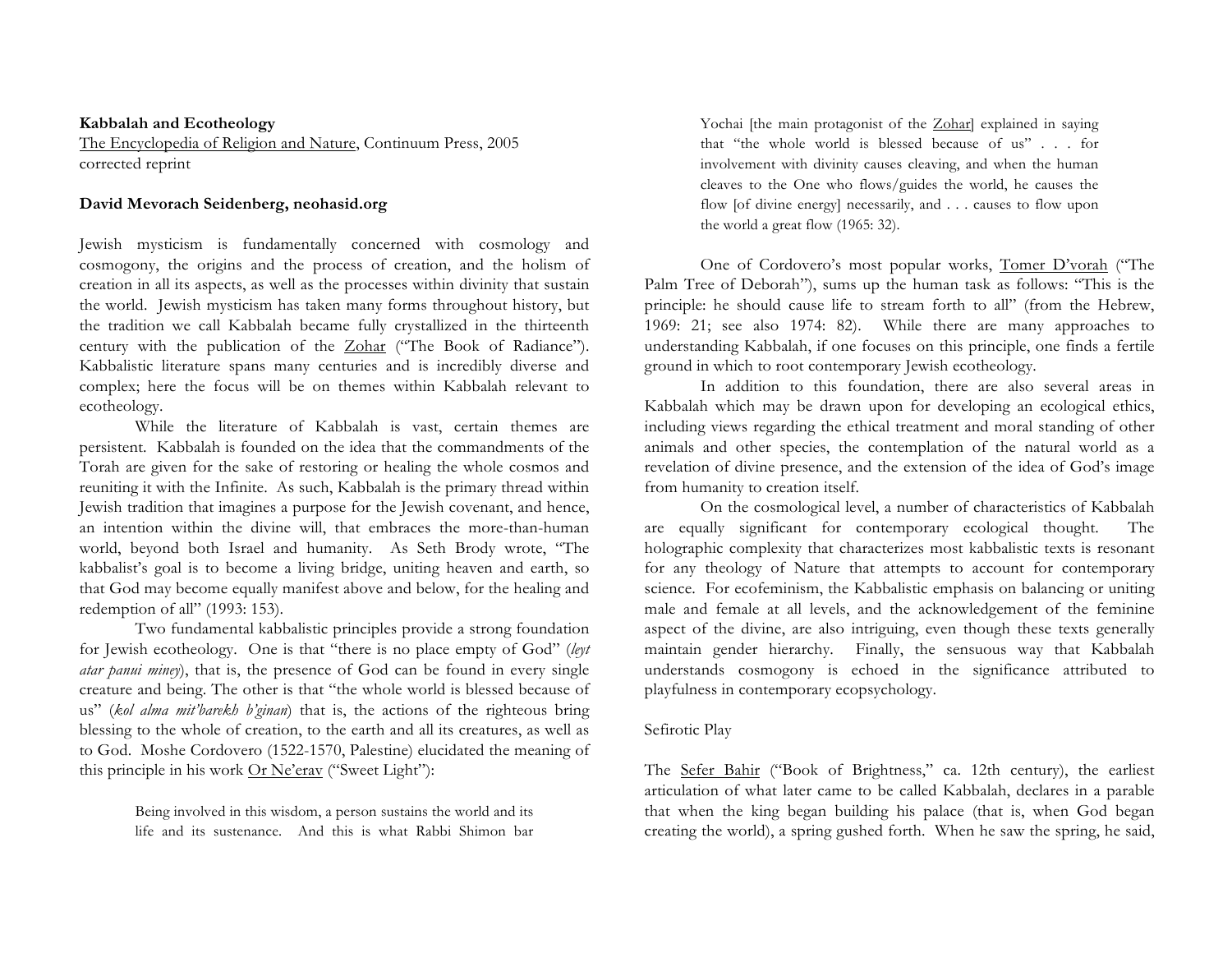"I will plant a garden, then I will delight (or "play") in it, I and the whole world" (§5, Kaplan 1989: 3). Creation is seemingly both God's act of delight or play, and a gift of delight to all the creatures.

The playful garden that the king planted is described later in the Bahir as the Tree of Life. This Cosmic Tree is defined in later Kabbalah as a particular pattern called the *Sefirot* (singular: *Sefirah*), which are together the image of God, or what Gershom Scholem (1991) called "the mystical shape of the Godhead." The *Sefirot* are regarded alternatively as divine attributes, essence, emanations, instruments or vessels; different perspectives are emphasized by different kabbalists. The kabbalists in general found God by tracing back the pattern of God's unfoldment (to borrow David Bohm's term) through the levels of emanation, from one *Sefirah* to the next, and from one world to the next. These levels represent the way in which divine energies such as love and judgment, male and female, hidden and manifest, and so on, are balanced and made manifest. Everything has within it the essence and image of those supernal levels. The unifying concept in Kabbalah is that the structure of each "holon" manifests the *Sefirot* and so bears witness to the image of God. ("Holon" is Ken Wilber's term for the way the nature of every being reflects the whole of what he calls "the Kosmos.") At each level and within each entity, the kabbalists saw the pattern of the *Sefirot* in a manner that we might call fractal or holographic.

#### Holism

Kabbalah embraced a holistic view of the universe which called for the expansion of divinity into the physical world. Kabbalah represents the theological science (in the medieval sense of the term) that draws all the worlds, including dimensions of God and Nature, into one realm, one whole. "Implicit [in Kabbalah] is a notion of sacred cosmology. . . . The kabbalists' faith involves a hierarchy of worlds that are ontologically higher than the material world" (Krassen 1999: 137). The work of the kabbalist is to draw the higher worlds into the lower and to unite the lower with the higher.

This tendency is most pronounced in the radical cosmogony that some texts propose: The universe is regarded as the shards of an original creation that shattered while it was still in the realm of the divine, carrying

"sparks" of divinity into what became the physical realm. Each of these sparks is some part of the divine that has been alienated from its root. Human beings provide the vehicle to repair this brokenness and reunite the sparks with the whole. Equally important, the process that begins creation is understood to be a contraction of God, called *tzimtzum*, which makes space for the world to emerge. Isaac Luria (1534-1572, Palestine) in particular used images of birth to describe this process, suggesting quite literally that the universe or Nature is somehow commensurable with God and birthed by God in the way that a child is with its mother.

These tropes teach that the human purpose in Creation is to unify all realms of being with and within the divine. The *kavanot* or opening incantations that kabbalists added to their prayers expressed this purpose: "for the sake of the unification of the Holy One and the *Shekhinah* (the masculine transcendent aspect of divinity and the indwelling feminine divine presence)." One of the most beautiful expressions of this idea which emphasizes the unfication of the physical world with the divine is found in the remarkable opening prayer of the original *Tu biSh'vat seder* (a kabbalistic ritual meal in honor of the Mishnaic New Year for the trees, interpreted as the cosmic Tree), which is found in the book Chemdat Yamim ("Treasure of Days", 17th cent.):

> O God who makes, and shapes, and creates, and emanates the upper worlds, and in their form and pattern you created their model on the earth below; You made them all with wisdom, upper ones above and lower ones below, to join together the tent to become one . . . . And this day is the beginning of your works, to ripen and renew . . . . May it be Your will that the merit of our eating the fruit, and meditating on the secret of their roots above, you will bless them, flowing over them the flow of desire and energy, to make them grow and bloom, for good and for blessing, for good life and for peace . . . . And may the Whole return now to its original strength . . . and may all the sparks that were scattered by our hands, or by the hands of our ancestors, or by the sin of the first human against the fruit of the tree, be returned to sustain in might and majesty the Tree of Life. "Then the trees of the forest will sing out," and the tree of the field will raise a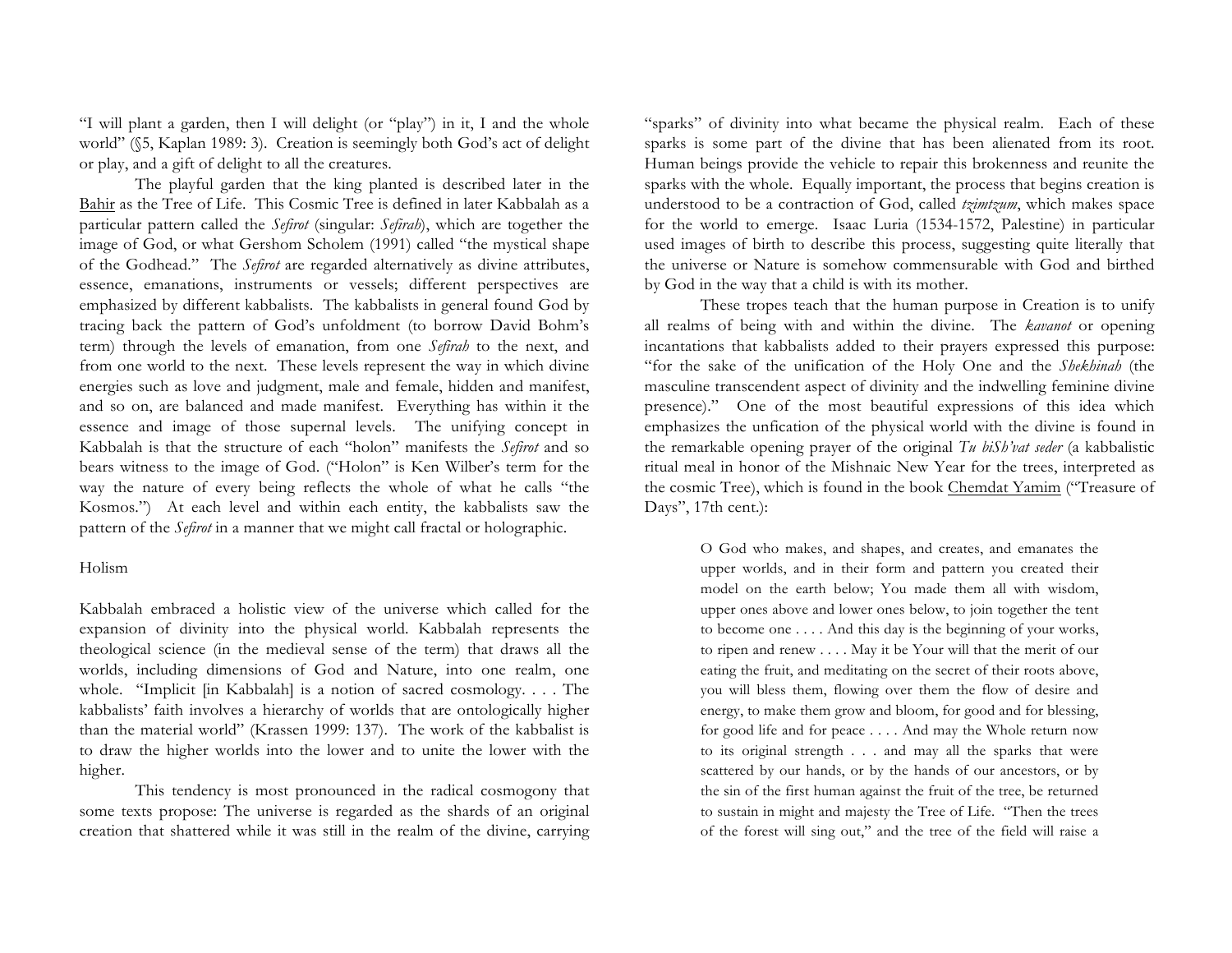branch and make fruit . . . (translated and abridged by the author; for a complete translation see Krassen 1999: 148-151).

The purpose of wisdom, i.e., Kabbalah, is to both recognize and reestablish the pattern of the divine image, called here "joining the tent to become one." One way to understand the holism of Kabbalah in modern terms is to consider the idea of the "more-than-human world." This terminology was coined by David Abram to keep reminding us that "Nature" is not "out there" but also within, and that human society is part of the natural world. Conceptually, we can add to this that both God and Nature are more-than-human; in certain moments, the distinction between the two is dissolved in the overwhelming power of being. This happens in Kabbalah through the sanctification of the world around us by holy acts. Every deed is an act of compassion for creation, as well as a fulfillment of *tzorekh gavoha*, the "need on high," in the divine realm, for unity.

#### The Earth or Cosmos as Divine Body and Image

There are several themes in Kabbalah that relate to the idea that Nature as a whole participates in divinity. *Shekhinah*, the "indwelling presence" which is the feminine dimension of divinity, is also called "the image which includes all images," that is, the images of all creatures above and below (Zohar 1:13a). The *Shekhinah*, as the source of all divine *shefa* or overflow that reaches the lower worlds, is the image of God that is closest to the earth:

> R' Eliezer said to him: Father, didn't they learn above that there is no body and no substance? He said to him: My son, about the world-to-come it was said, for that is a supernal [i.e., purely immaterial] mother, but below there is the body of this world, which is the Shekhinah below. (Tikuney Zohar §70,131a)

The *Shekhinah* in some sense represents "Nature." The Kabbalah's conception of Nature, however, is vastly different from both science and Gaia-spirituality. Compared to classical scientific determinism, Nature in Kabbalah is potentially free and self-willing. But, unlike what one finds in the neo-pagan celebration of Nature as Mother-Goddess, Nature as

*Shekhinah* must become united with the worlds above and hence with the transcendent. Hence Nature is creative but it is not self-creating. According to some texts, this unification culminates with the feminine being reabsorbed into the masculine, while others depict the feminine attaining equal stature, "eye-to-eye" with the masculine.

Whatever these images mean on a practical level, they imply an ambivalent relation to the natural world, which is seen as insufficient in itself and needing to be redeemed. For this reason, Elliot Wolfson (2002) doubts whether Kabbalah has value for ecotheology. Seth Brody, Daniel Matt, Arthur Green, among others, however, find these tropes to be powerful grounds for creating an "eco-Kabbalah."

Kabbalah conceptualized the cosmos as both tree and as *Adam Qadmon* ("primordial human," sometimes translated "divine *anthropos"*), thereby connecting the divine image, the tree, and the cosmos itself through Adam. While some texts connect *Adam Qadmon* primarily with the upper or originary realms only (especially with the crown *Sefirah*, called *Keter*), others see it as the macrocosm which inscribes the divine image onto the whole of creation. The former dualistic perspective (discussed below) and the latter holistic perspective can sometimes be found in the same text. This complexity suggests that a wholesale adoption of kabbalistic cosmology into a theology of nature cannot work without a rereading of the texts.

Nevertheless, there were particular authors who consistently emphasized the inclusion of the earth and the creatures in the divine image. Yosef ben Shalom Ashkenazi (14th cent. Spain), for example, calls this "the secret of *Adam HaGadol* (the great Adam)," explaining:

> The human being should be called a small world, for in his form he is like all [the creatures of the world] – the human, formed of "the dirt of the ground" [Gen 2:8], included in himself the seal and structure and likeness and image of all ten *Sefirot* and all that is created and formed and made from them (1974: 36).

The earth itself includes "the seal and structure and image," which are the image of God that became part of Adam. God's image in Adam not only unites the whole of creation, but also carries within itself each created species and individual, that is, the entire diversity of creation. Isaiah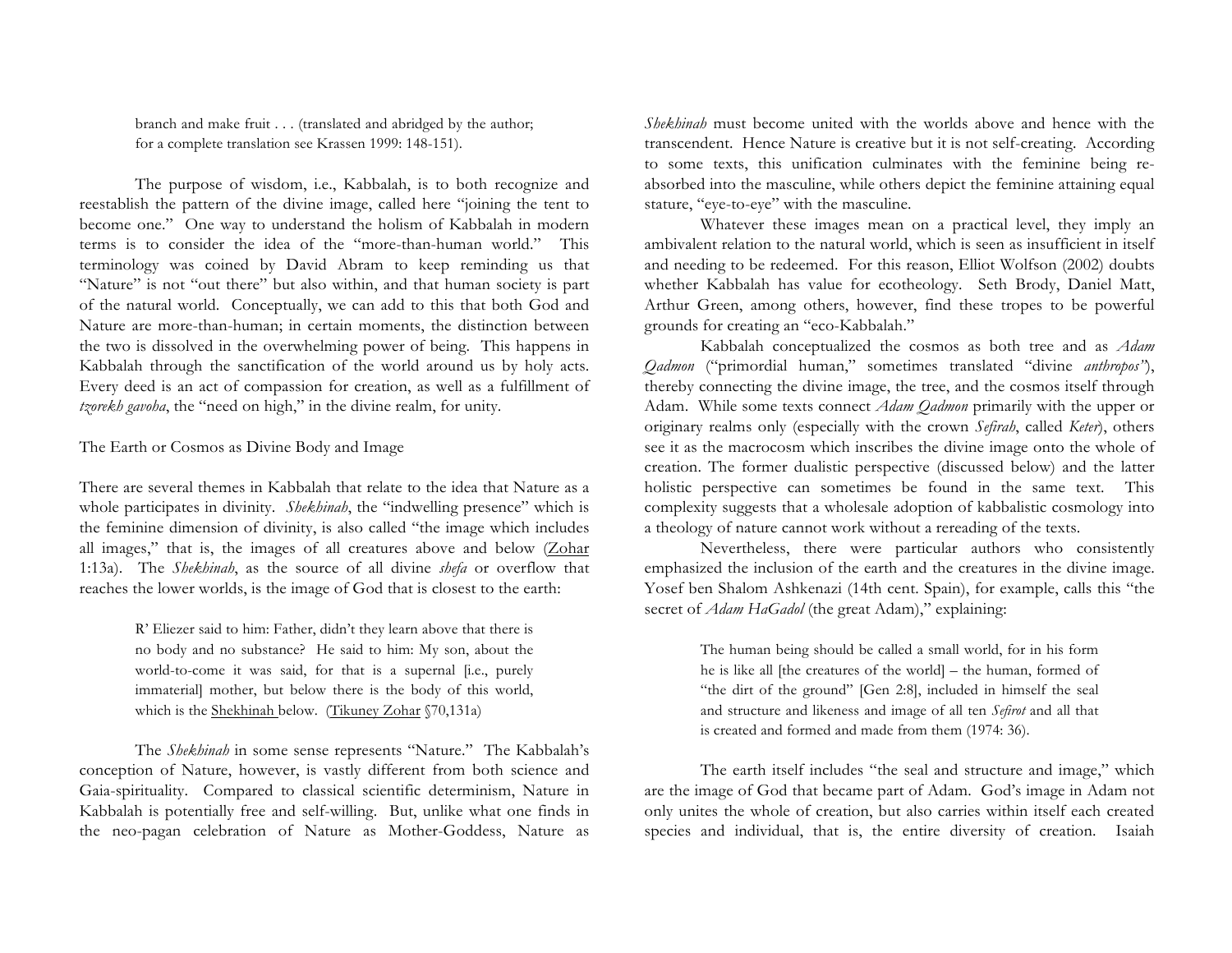Horowitz (1562-1630) similarly taught that God's purpose in creating humanity was to unite the diversity of creation with God's image: "'The end of the thing' [Eccl. 12:13] is Adam, who was created last . . . . Adam was created at the end so that he could include everything in his image and likeness" (1996: 216).

## God's Image in the World

If the *Sefirot* are the soul of the world, then the substance of creation is sometimes treated as the body: "The ten *Sefirot* . . . are clothed in ten things that were created on the first day, and these are: skies and land, light and darkness, abyss and chaos, wind and water, the measure of day and the measure of night" (Tikuney Zohar §70:120a-b). At the same time, the pattern of the *Sefirot* at the highest level is the guarantor that every subsequent level is also an image of God. For example, the *Sefirot*, the angels, the animals of the Ezekiel's chariot (human, lion, eagle, and ox), and the four elements are seen as manifestations of the same pattern at different levels (Horowitz 1996: 152).

Kabbalah also uses the letters of *Yod Heh Vav Heh* (which spell the holiest name for God, also known as the Tetragrammaton) to represent the structure of the *Sefirot.* Seeing these letters within something expresses the idea that God's image or presence is manifest through that thing. For example, in Tikuney Zohar (a series of meditations on the first verses of Genesis, written in style of the Zohar) each limb of the human body is an image of this name; each human being as a whole person is understood to be an image; and the diversity of humanity as one species is also an expression of God's image, each one mapped on to *YHVH* (146a).

This trope was not limited to the human realm. The human species as a whole is further seen as one letter in the name formed by the spectrum of animal species represented in the chariot. Similar correspondences were drawn with respect to the bodies of other creatures like birds and fruit trees, and to other dimensions of the physical and supernal worlds like the colors of the rainbow, thereby relating various senses, spectrums and dimensions to *YHVH.* In general, those creatures which were seen as uniting the upper and lower worlds are taken to represent an image of God in the world, along with those symbols of human culture whose explicit purpose was to create unification, like the Torah and the *Mishkan* or Tabernacle.

On the largest scale, the four letters of the name YHVH were seen as corresponding to the multi-level process of emanation, becoming welldefined in the Kabbalah of Moses Cordovero according to four worlds or stages of being: emanating (*Yod*), creating (*Heh*), shaping (*Vav*) and acting or making (*Heh*) (note the use of this structure above in Chemdat Yamim). From this perspective, the entirety of creation, embracing all the levels, is conceived to be an image of God. While in general all creation is in some sense part of God, and the higher worlds are seen as divine, some texts emphasize that the lower creatures are also essentially part of God's name. For example, the Zohar (in a later strata) explains:

> In the secret of the ten *Sefirot*, all is included in this image of *Heh*. In this secret were created and fixed all these lower beings, and for this [reason] it's written, "Elohim said: Let us make/*N'SH* in our image as our likeness" [Gen 1:27] – literally "let us make/*N'S* the letter *Heh*, with all these that are existing below and are united in her, in her image, truly. (Zohar Chadash, Sitrey Otiyot B'reishit, "Secrets of the Letters of Creation")

When the physical dimension of being is not conjoined with the higher levels, then the final letter of God's name, the *Heh*, is as it were missing, and the image of God is diminished. While Kabbalah most often focused on specific manifestations of the *Sefirot* and God's image, the image of God ultimately embraced the breadth and diversity of creation.

## Rabbinic Roots and Modern Branches

Many elements found in Kabbalah are rooted in classical rabbinic texts. The raw material for kabbalistic cosmology includes the midrashic idea that the upper beings or heavens were created in God's image, as well as the idea that the human body is a complete microcosm of the earth. A second-century esoteric teaching known as Shi'ur Qomah, ("The Measure of the Body") described God's body as being similar in structure to the human body but measured in the ancient equivalent of light-years. This tradition provided a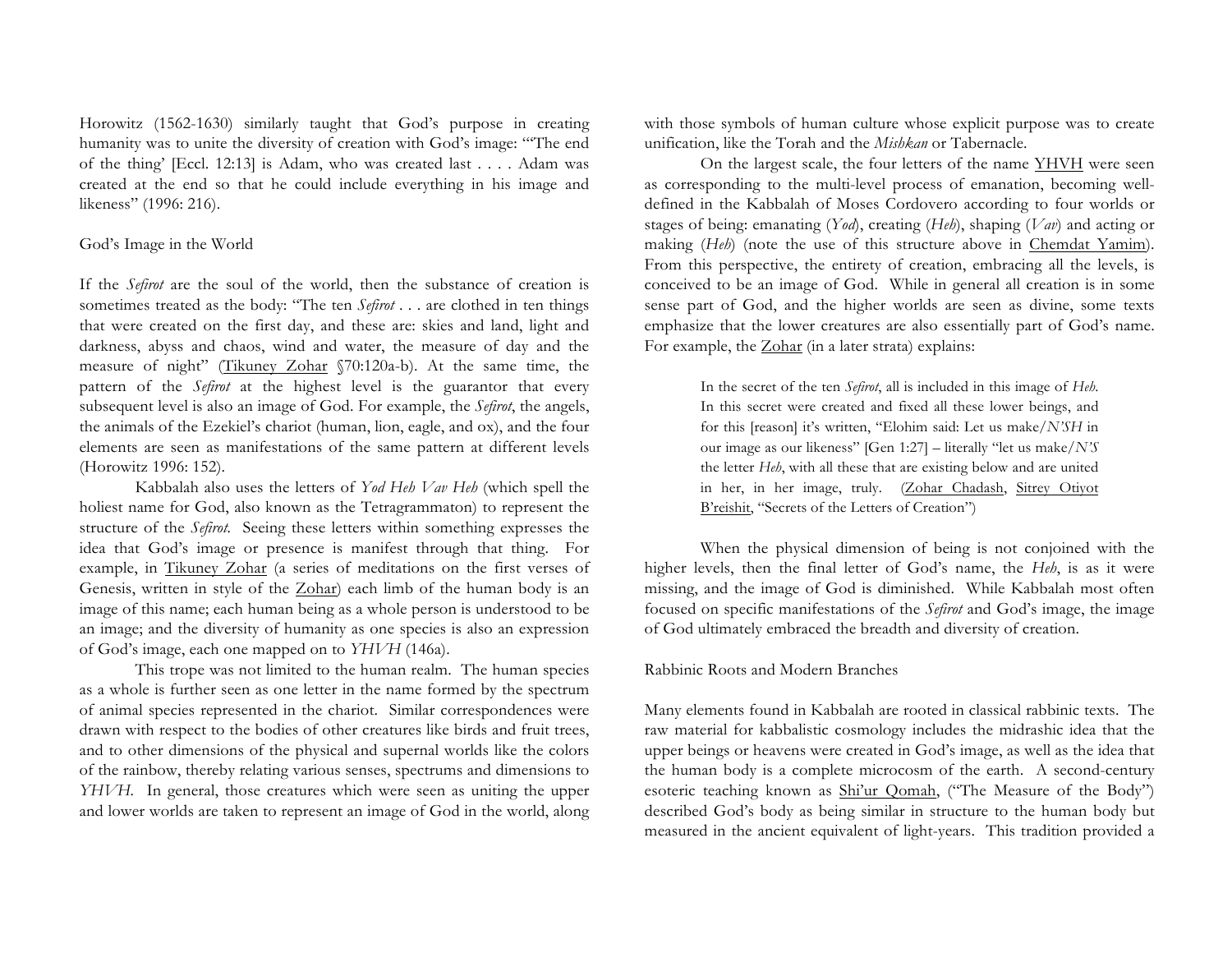critical element that allowed Kabbalah to make a connection between God's image and the physical cosmos. Even the expression "there is no place empty of God" is Talmudic in origin.

The classical texts, however, never made a connection between the structure of the cosmos, the human microcosm, and the image of God, and they explicitly stated that the lower beings or the creatures of the earth were not created in God's image. Kabbalah, on the other hand, penetrated the boundaries between heaven and earth and between upper and lower realms, projecting the image of God, either directly or through various analogues, onto the "lower beings."

Contemporary scholars such as Green and Brody understand these texts to be the product of imaginations that embraced the diversity of creation; a paradigmatic text from the Zohar related to this theme has been translated by Matt (1996: 134). Krassen explains,

> Nature is neither a source to be exploited for utilitarian benefits nor a sentimental vestige of the past to be romanticized by poets and naturalists. It is rather an ultimate link in a chain of divine manifestation that directly emerges from the divine source of life (137).

Others scholars like Hava Tirosh-Samuelson, doubt that the intention of Kabbalah goes beyond the play of textuality and linguistic interpretation. While the author of this essay supports the former view, in either case, Kabbalah provides a powerful model for any contemporary theologian wanting to express the religious meaning of our encounter with the diversity of life. Applying these principles to ecotheology, as Green and Arthur Waskow do, if the image of God is an image of the diversity of life, then God's image is diminished every time human beings cause another extinction.

## Dualism and Repairing the Cosmos

According to some cosmologies, especially within Lurianic Kabbalah, the human of the Genesis story is born into an already shattered universe. This perspective led some kabbalists to a dualistic understanding of creation in

which the connection between the earth and *imago dei* is rejected. For example, in one Zohar passage, we read, *"Adam Qadmon*, even though his body is made from dirt, it's not from the dirt here . . . .*Adam Qadmon* has nothing from this world at all" (Zohar 3:83a).

This cosmology could be characterized as a "dual earth" theory, where the element from which the primordial human is created is entirely derived from an anti-physical (or ante-physical) earth. Nevertheless, even though the image of God is not expressed through the originary physical universe, our human bodies still have the potential to express the divine pattern, and this can only happen in completeness in the physical world. (This affirmation of the physical body radically divided Kabbalah from medieval Jewish philosophy.) In Lurianic doctrine, this is called raising the sparks to their root in divinity and purifying them from their materiality, and is called *berur han'tzotzot*. Through this process, the original brokenness of creation could be repaired; this is seen as the purpose of our existence. Thus, whereas rejection of the natural world is a possible consequence of Gnostic dualism, even within the most dualistic interpretations of Kabbalah, the purpose of humanity is to be engaged with the physical world and to bring redemption to the entirety of creation.

#### **Ethics**

Because Kabbalah saw the redemption of the cosmos as something that could happen through every interaction with the world, some kabbalists developed an acute sensitivity toward other creatures, asserting for example that only one knowledgeable in Torah and engaged in the deepest contemplation of raising the sparks should be allowed to eat meat.

One of the foundations of kabbalistic ethics is that all creatures deserve and require respect. One seminal concept in Kabbalah is the idea of reincarnation; for many kabbalists this included the possibility that human beings could reincarnate as animals. But the seeds for this idea of respect are independent of the concept of reincarnation and can be found already in the classical rabbinic idea that everything has a place and one must despise nothing in the world. Cordovero, who developed this principle further than any other kabbalist, wrote: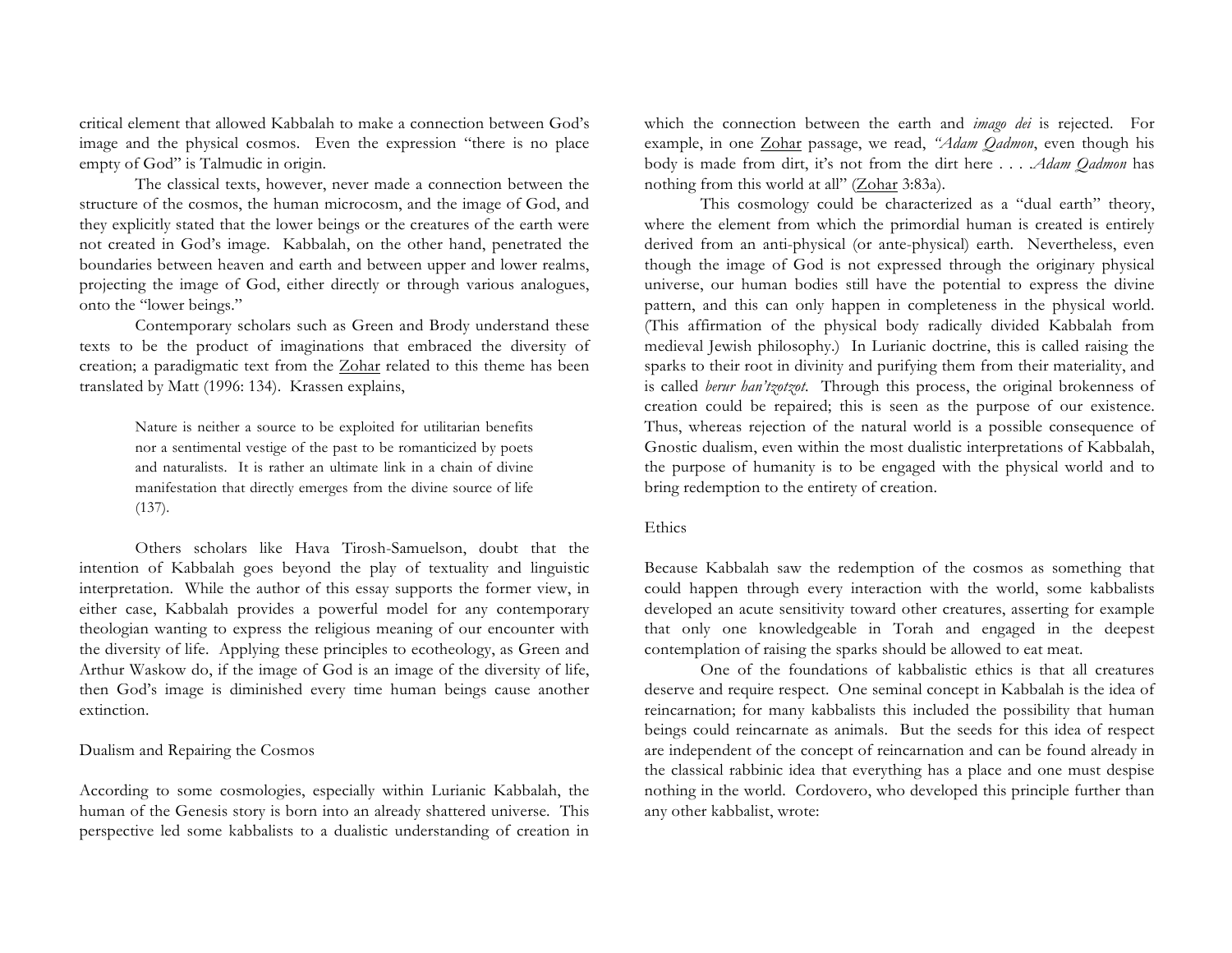One should train himself . . . to honour the creatures entirely, in whom he recognizes the exalted nature of the Creator who in wisdom created man. And so all creatures, the wisdom of the Creator is in them. . . . It is evil, too, in the eyes of the Holy One if any one of His creatures are despised. It is therefore written: "How great/*rabu* [diverse] are your works" [Ps. 104:24] – [this means] very important/*rav.* . . (Cordovero 1974: 78; see also 71, 83-5).

Cordovero stressed that showing mercy and respect and bringing beneficence upon every aspect of creation is what it means to become like the Creator: "One's mercy should extend to all creatures, neither destroying nor despising any of them. For the Supernal Wisdom is extended to all created things – silent, growing, moving and speaking [i.e., mineral, plant, animal and human]" (Cordovero 1974: 83).

The wisdom of the Creator is found in the pattern of the *Sefirot.* When a person imitates this pattern, they allow the influx of divinity to reach each and every being, according to Cordovero. He wrote that this principle has strong practical implications:

> One should not uproot anything which grows, unless it is necessary, nor kill any living thing, unless it is necessary. And he should choose a good death for them, with a knife that has been carefully examined, to have pity on them as far as possible (Cordovero 1974: 84; see also 78).

Differing broadly from normative *halakhah* or Jewish law, Cordovero understood other creatures not in terms of human need, but rather in terms of the need of each living thing to fulfill its divine purpose. Human use must "elevate them higher and higher . . . for [only] then is it permitted to uproot the plant and kill the animal . . ." (Cordovero 1974: 78). More subtly, when Cordovero uses the term "a good death" or *mitah yafah*, he is referencing the Talmud's use of this same term as an embodiment of the Levitical principle "Love your neighbor as yourself" (*Sanhedrin* 45a and 52b), intentionally applying an intra-human ethical principle to other animals.

This deep understanding of ethics extended even to the interpretation some kabbalists gave to the prohibition against idolatry. Yosef Ashkenazi, who was quoted above, explained that the sin of idolatry is that it separates the worshipped thing from the divinity that comprises the whole:

> Since all the existences, from the upper ones and the lower ones, all of them are tied into his great, mighty and awesome name, blessed and holy be, therefore he warned [Israel] to not worship them in separation from his name – only in the name of *YHVH* [as] one . . . (1984: 148, 41b).

Here as elsewhere, the unity of being, which is concomitant with the presence of divinity in all being, is the root of the extraordinary protoecological sensibility displayed in Kabbalah.

#### Contemplation and Ritual

Kabbalists reconciled the unity of being with the diversity of creation by seeing every aspect of the world as simultaneously cloaking and revealing the divine. They found the *Sefirot* and the letters of God's explicit name everywhere, and reached the spiritual dimension of things by engaging with the traces of the divine in the physical world. This engagement happened mostly through the projection of language and text onto the world, and thus focused on ideas at least as much as it focused on phenomena. However, the Lurianic doctrine of raising the sparks also focused the mystic's consciousness on the depth within real physical things. Elevation of the sparks required direct contact with the physical world, through ritual, and through mystical intentions any physical act. It engendered a deeper respect for the intrinsic value of other creatures and things than one finds in normative Judaism.

The implication of kabbalistic theurgy (ritual or magic which operates on or affects divinity) was that proper intention and consciousness could reveal the divinity underlying all phenomena and unify phenomena with their source. The potential to create a phenomenology of holiness was made manifest by Chasidism in the eighteenth century. These ideas also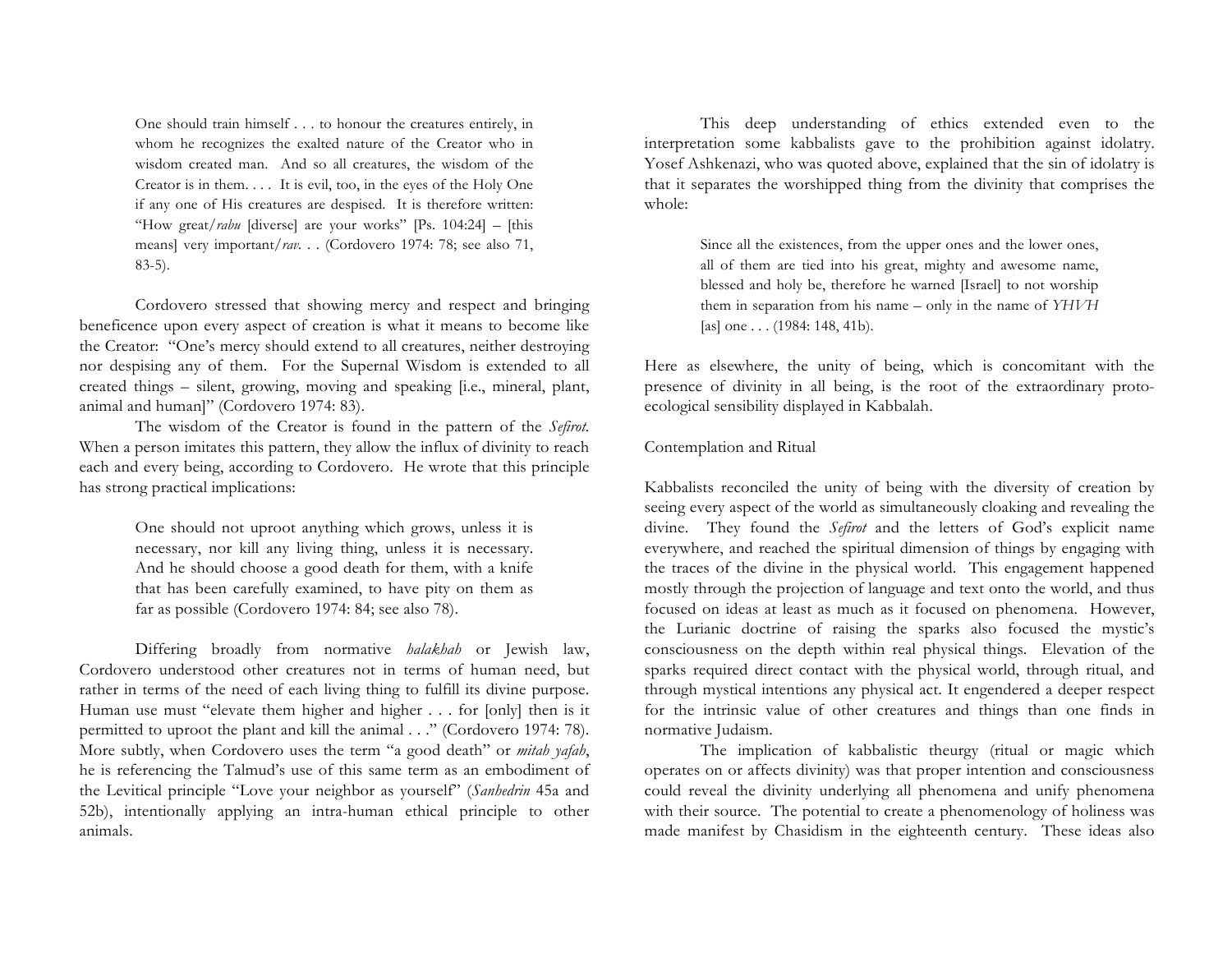inspired many Jewish thinkers, both in the Renaissance and the early modern period, to use Kabbalah to reconcile theology and science.

Some modern kabbalists gave full expression to the power of contemplating and understanding nature that is hinted at in Kabbalah. Abraham Isaac Kook (1865-1935, Palestine) wrote:

> Contemplate the wonders of creation, the divine dimension of their being, not as a dim configuration that is presented to you from the distance but as the reality in which you live. Know yourself and your world . . . find the source of your own life, and of the life beyond you, around you, the glorious splendor of the life in which you have your being. The love that is astir in you – raise it to its basic potency and its noblest beauty, extend it to all its dimensions, toward every manifestation of the soul that sustains the universe . . . (1978: 207).

For Kook, the meaning of Kabbalah was found within the lived experience of the natural world. He wrote that from the knowledge of God, "there radiates . . . a love for the world, for all worlds, for all creatures, on all levels of their being. A love for all existence fills the hearts of the good and kindly ones among creatures, and among humans" (1978: 226). Kook's theology may even be called biocentric, in the broadest sense, as further evidenced by his encomiums on the theory of evolution. Kook gave a directive to his students to embrace the natural world in the words quoted above, a directive that may be realized in part by contemporary work that unites Kabbalah with ecology.

#### Conclusion

Looked at over the course of its entire history, Kabbalah is a process which has led to an increasing embrace of the more-than-human world as divine in all its aspects. No particular text or moment in the history of Kabbalah completes the manifestation of this potential, but the trajectory of Kabbalah's evolution points in this direction. The cosmogonic, ethical and spiritual dimensions of Kabbalah are all fundamental to any ecotheology or theology of Nature in Judaism.

# Further Reading Further Reading

- Ashkenazi, Yosef ben Shalom. Moshe Hallamish ed. Perush L'parshat B'rei'shit (Commentary on Creation in Genesis). Jerusalem: Magnes Press, 1984 (Hebrew).
- Brody, Seth. "Human Hands Dwell in Heavenly Heights: Contemplative Ascent and Theurgic Power in Thirteenth Century Kabbalah." In R. Herrera, ed. Mystics of the Book: Themes Topics and Typologies. New York: Peter Lang, 1993, 123-158.
- Cordovero, Moshe. Or Ne'erav (Sweet Light). Jerusalem: Kol Y'hudah, 1965 (Hebrew).
- Cordovero, Moshe. The Palm Tree of Deborah. Louis Jacobs, trans. New York: Sepher Hermon Press, 1974.
- Cordovero, Moshe. Tomer D'vorah (Palm Tree of Deborah). Jerusalem: Or Yiqar, 1969 (Hebrew).
- Elon, Ari, Naomi Hyman and Arthur Waskow, eds. Trees, Earth and Torah: A Tu B'Shvat Anthology. Philadelphia: Jewish Publication Society, 1999, 113-162.
- Green, Arthur. EHYEH: A Kabbalah for Tomorrow. Woodstock, VT: Jewish Lights, 2002.
- Green, Arthur. "A Kabbalah for the Environmental Age." In Tikkun 14:5, 33-40. Revised in Hava Tirosh-Samuelson, ed. Judaism and Ecology. Cambridge: Harvard University Press, 2002, 3-15.
- Horowitz, Isaiah. The Generations of Adam. Miles Krassen, trans. New York: Paulist Press, 1996.
- Kaplan, Aryeh, trans. The Bahir. York Beach, ME: Weiser, 1989.
- Kook, Abraham Isaac. Abraham Isaac Kook. Ben Zion Bokser, trans. New York: Paulist Press, 1978.
- Krassen, Miles. "Peri Eitz Hadar: A Kabbalist Tu B'shvat Seder." In Ari Elon and others, eds. Trees, Earth, and Torah: A Tu B'Shvat Anthology. Philadelphia: Jewish Publication Society, 1999, 135-153.
- Matt, Daniel C., ed. The Essential Kabbalah. San Francisco: HarperCollins, 1996.
- Matt, Daniel C. God and the Big Bang: Discovering Harmony Between Science & Spirituality. Woodstock VT: Jewish Lights, 1998.
- Matt, Daniel C., ed. & trans. Zohar: The Book of Enlightenment. New York: Paulist Press, 1983.